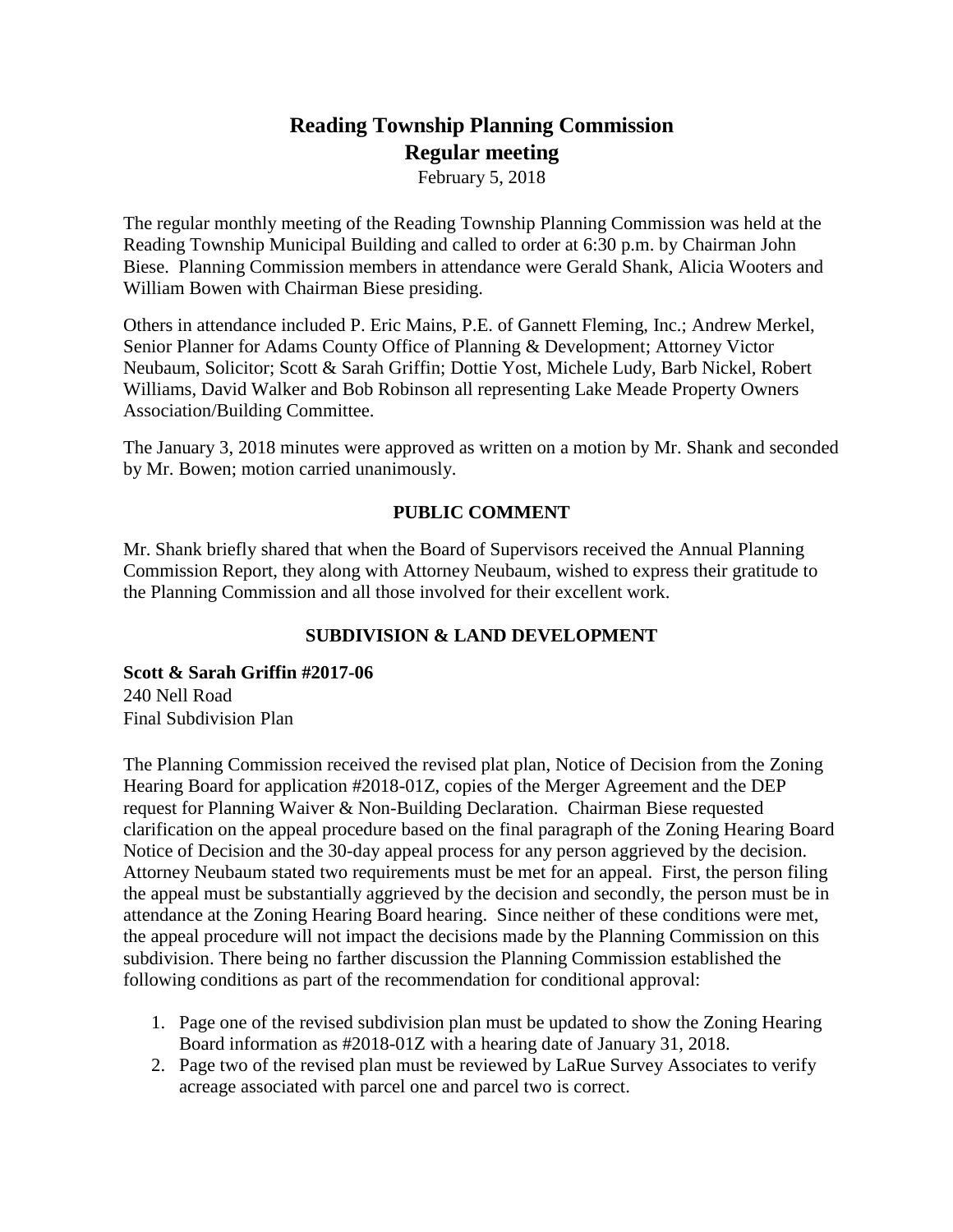- 3.  $\S 22-306.A(27) & (28)$  The final plan must be signed prior to approval by the Township. All plans (2 paper and 2 Mylar) must have original signatures, seals and notarization and include a separate signature block for the Board of Supervisors to sign to facilitate recordation of the final plan with the Adams County Recorder of Deeds Office.
- 4. §22-308.D The applicant shall record in the Miscellaneous Docket in the Recorder of Deeds Office of Adams County a "Lot-Merger Agreement" memorandum for each tract that parcels shall be considered as one single tract for the purposes of subdivision.
- 5. §22-410 The Department of Environmental Protection Request for Planning Waiver and Non-Building Declaration must be completed, signed and submitted to the appropriate office.

On a motion by Mr. Shank and a second by Mr. Bowen, the Planning Commission has recommended conditional approval of the Minor Subdivision Plan #2017-06 for Scott and Sarah Griffin with the condition all the above-mentioned points are resolved and has recommended the final plan proceed to the Board of Supervisors for subsequent review and consideration for approval; motion carried unanimously.

#### **ZONING HEARING**

#### **Scott & Sarah Griffin #2018-01Z**

An application for a dimensional variance was presented to the Zoning Hearing Board and a publicly advertised meeting was conducted on Wednesday January 31, 2018. The Notice of Decision was received by the Planning Commission and became an integral part of the discussion for the Scott & Sarah Griffin Subdivision Plan #2017-06 mentioned above.

#### **MISCELLANEOUS**

#### **LMPOA/Building Committee - SWM discussion points**

Members of the Lake Meade Property Owners Association and the Lake Meade Building Committee attended the meeting to obtain a better understanding of how their permit process and the Storm Water Management approval process with the Township coincide to provide for a more seamless transition with the applicant. Mr. Mains led the discussion and gave a brief overview how the amount of impervious coverage goes into determining what level of review is required and how calculating for disconnection of impervious areas can impact the plan. After a period of general discussion and reviewing the flow of paperwork with Land & Sea Services, Mr. Mains provided the following options for them to consider:

- 1. Adjust LMPOA process to include a requirement for the conceptual location and type of stormwater to be shown on the project site plan. This should facilitate a discussion early in the process so the applicant and the developer understand the basic requirements.
- 2. Develop a FAQ document that will help the applicant to understand what is required of either them or their consultant.